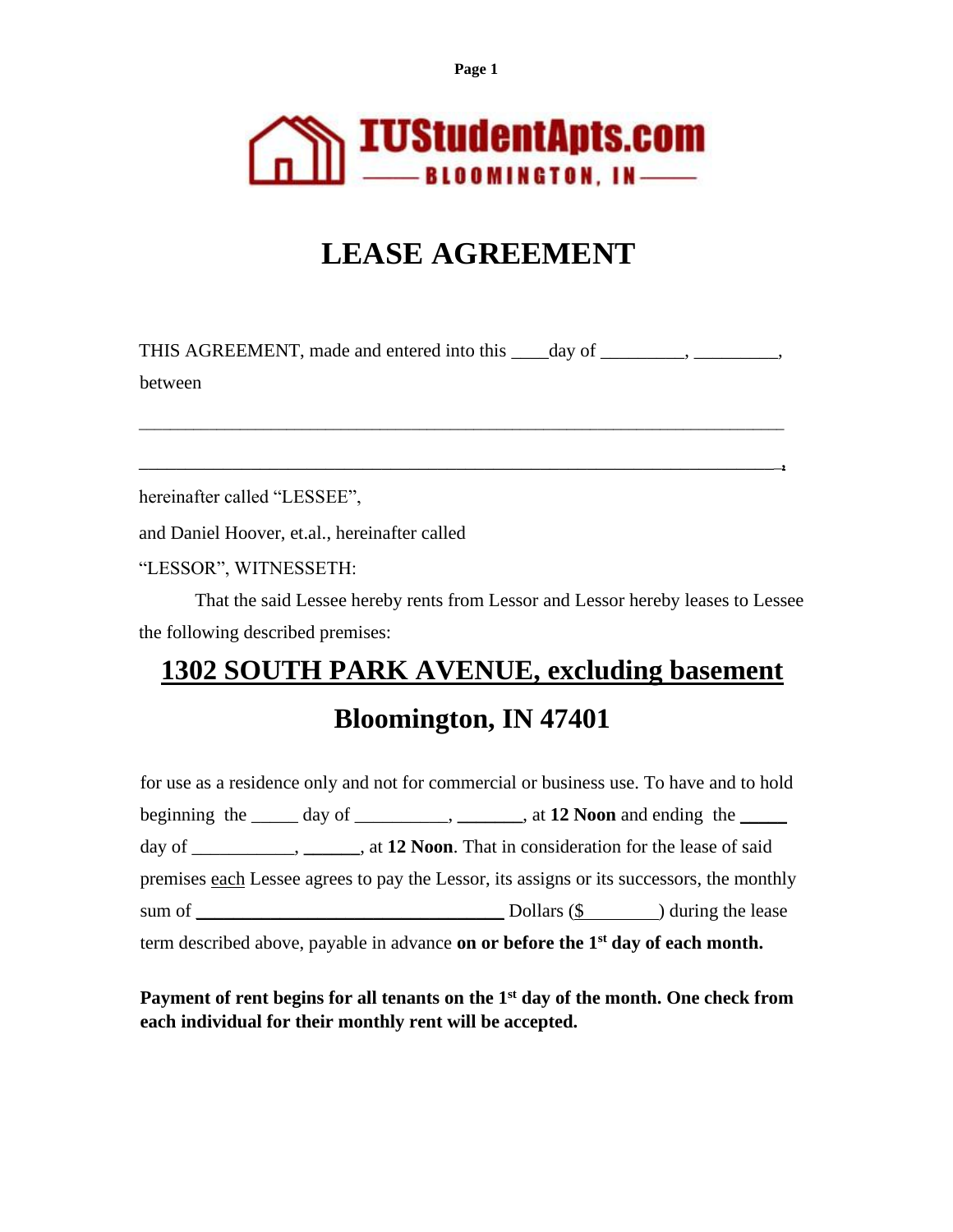\***Payment of rent should be arranged through tenant's financial institution mailed via bank issued physical check by the 25th day of each month to be received on or before the 1st day of each month.** 

#### *All checks should be made payable to: Daniel Hoover*

## **Mailing address is: DANIEL HOOVER P.O. BOX 414 BLOOMINGTON, IN 47402**

It is agreed that the timing of such payments shall be the essence of this Agreement and should Lessee fail to pay any installment when due, there shall be added a **late fee calculated at \$5.00 for each da**y payments are late. Should rent be late two (2) times during a lease term, total rent shall be increased by \$25/month beginning after second (2nd) late payment. The increased rate will remain in effect through the end of lease term. Further late payments may require lessee(s) to pay the balance of the contract upon demand by Lessor.

Upon failure of Lessee to pay said rent on or before the 5th day of each month, the said Lessor has the right, at its option, to declare this Lease void, cancel the same, re-enter and take possession of the premises without notice to the Lessee, which action shall not preclude any other action by law and Lessee shall pay all reasonable attorney fees for such action.

**For any check returned for "non-sufficient funds" (NSF), a Twenty-five Dollar (\$25.00) NSF fee will be assessed and is due on demand, along with the rent payment and all applicable late charges, in cash.** 

If one check is returned to us for NSF (non-sufficient funds), you will be requested to submit only one (1) check from a single resident for the entire amount of rent. If that one (1) check is returned for NSF, from that point on until the lease term ends, payment must be made in the form of a Bank Money Order only.

FAILURE TO PAY YOUR RENT IN A TIMELY MANNER AND WITH A GOOD CHECK MAY SUBJECT YOU TO EVICTION. (SEE: "Student Tenant Handbook" at I.U. Student Legal Services).

No rent payments can be deducted from the security deposit; therefore, all rents must be paid before any security deposits can be refunded.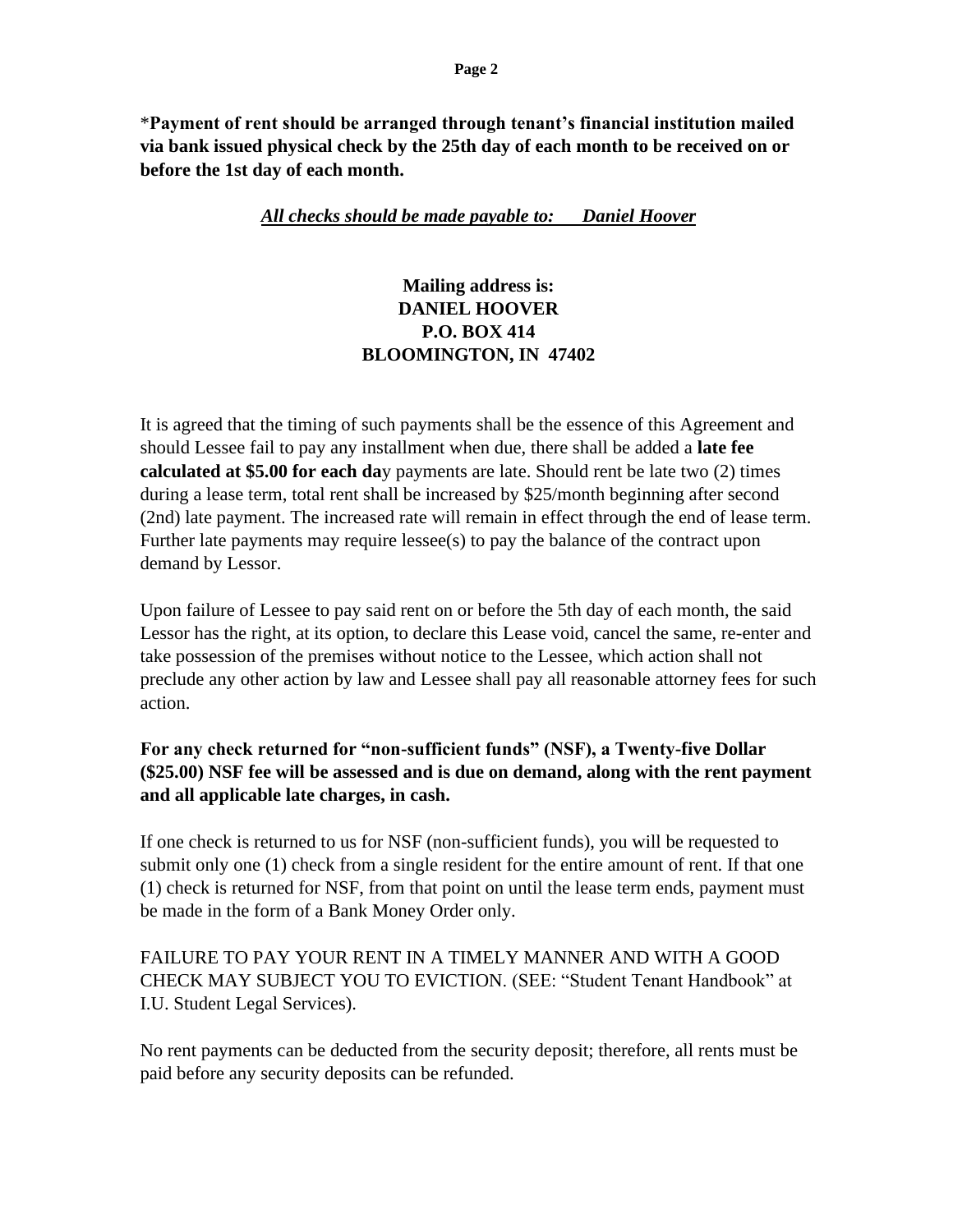## IT IS FURTHER MUTUALLY AGREED AS FOLLOWS:

## **1. SECURITY, DAMAGE, AND CLEANING DEPOSIT:** Each Lessee, upon

renting the premises, shall deposit the sum of True Dollars  $(\$$   $\Box$ ) with the Lessor; said deposit to be held as security for any damage above the ordinary wear and tear as herein provided, for the loss of door keys for which the Lessor shall be reimbursed in an amount not less than Five Dollars (\$5.00) nor more than Twenty-Five Dollars (\$25.00) each (depends on source of keys), and to be applied to any rent not paid at the time of the vacation of the premises. Security deposit refunds and written detail of charges to the deposits will be mailed within forty-five (45) days of final checkout, providing that all monies owed have been paid in full, all keys returned, apartments are clean and have been jointly inspected by tenant and RARA AVIS APARTMENTS. We may deduct from the security deposit the following charges:

(a) Any payments or parts thereof required by the terms of this lease which are not paid when due;

(b) Unpaid late charges or service charges as provided for in this lease;

(c) Any attorney's fees and court costs we incur by a breach of any provision or provisions of this lease by you;

(d) The cost of any repairs, replacements, redecorating, and/or refurnishing of the premises, or any fixtures, systems, or appliances caused by other than normal wear and tear. Lessee shall repair or have repaired at Lessee's own expense, with the consent of the Lessor, any damage to said premises caused by said Lessee or by persons who are in said premises by the invitation or consent of said Lessee, said repairs subject to final inspection and approval by Lessor.

(e) Lessee(s) agree to be financially responsible for any damage which by reasonable standards would render the property unpresentable for leasing and/or selling, or would necessitate immediate repairs to halt further deterioration of the property. In such cases, charges may be deducted from the deposit at the time of repair and Lessee(s) shall have thirty (30) days to replenish the security deposit to its full amount. In extreme cases, additional deposits may be required.

(f) Cleaning expense and associated costs, should Lessee fail to return the premises and fixtures therein to Lessor in as clean a condition as when Lessee took possession. In dwellings with multiple tenants, shared common area cleaning, repair and replacements will be divided equally among the residents.

(g) Lessee(s) will complete and sign Move-In and Move-Out Inspection reports.

(h) Lessee(s) will be provided with a checklist of cleaning items and costs prior to move-out.

(i) **Lessee(s) acknowledges that cleaning and repair costs will be deducted from deposit upon move-out, using the above mentioned checklist.**

Lessee Initials: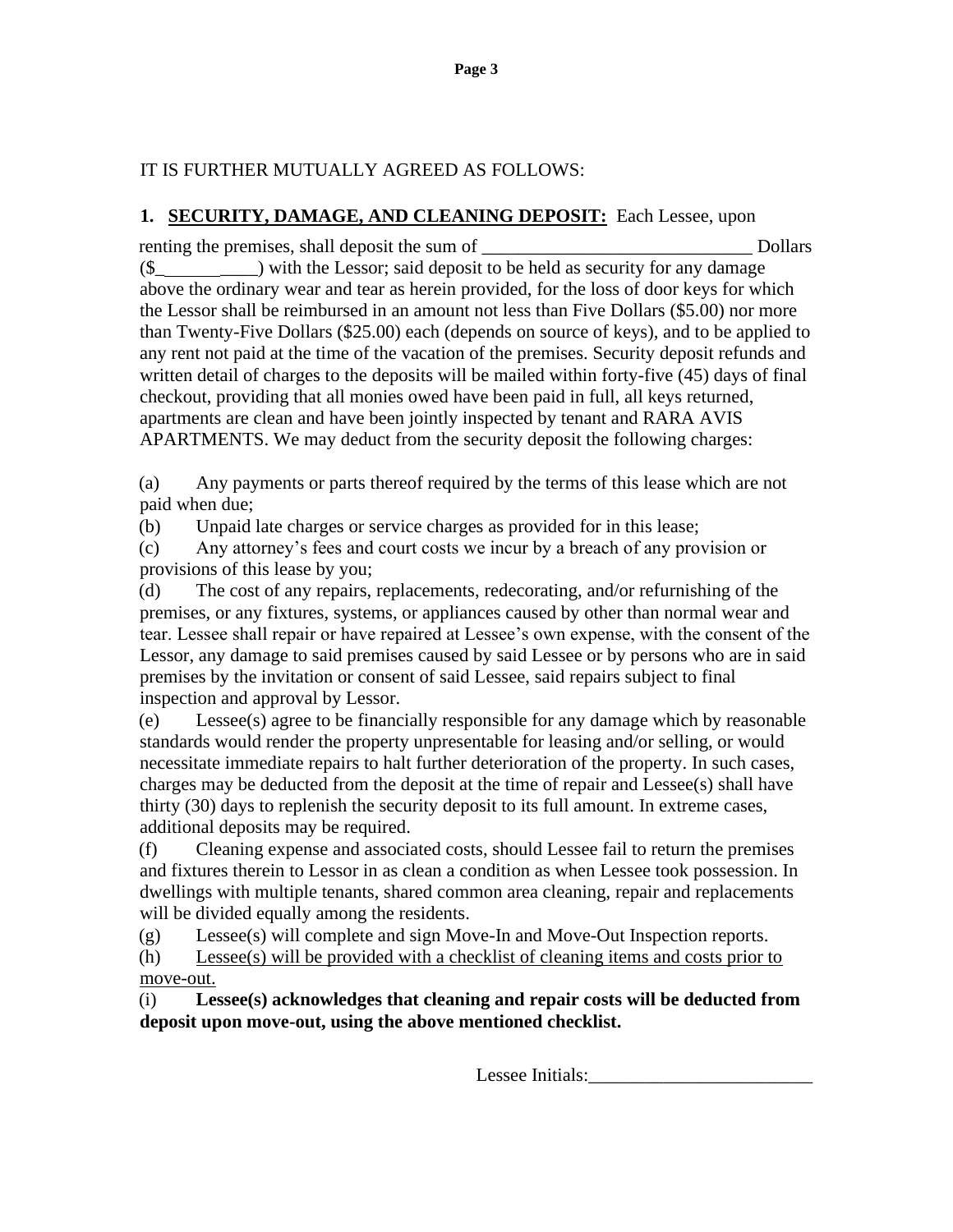**2.** UTILITIES**:** All utilities shall be the responsibility of Lessee(s). Lessee(s) agree to maintain a temperature sufficient to prevent water pipes from freezing and bursting. Damage resulting from frozen water pipes shall be remedied by professionals and related costs paid by lessee(s). Tenants will comply with requests to assist us in preventing unfortunate scenarios, such as frozen water pipes. Special instructions such as leaving sink cabinet doors open in kitchens and bathrooms during extreme cold weather will be emailed or texted to tenants. *Tenants are expected to respond to any special instructions.*

Lessee also understands that under no circumstances will electric induction or radiant heaters be permitted. Tenants shall install **no** major appliances such as washers, dryers, dishwashers, space heaters, or **mini dorm refrigerators**. Waterbeds and hanging chairs are also prohibited. When using power strips and/or surge protectors, make certain they are not overloaded or blocked/covered by items of clothing, papers, etc.

Lessee Initials:

- **3.** Mattresses and futons on floors must have a protective base between mattress and floor (wooden frame and/or heavy plastic liner) in order to prevent moisture build-up under mattress resulting in damage to carpeting and/or hardwood floors. Any potted plants on floors must have protective trays placed underneath. Check regularly to make certain water is not seeping out and damaging wood floors.
- **4.** Lessee agrees to not sublet said premises, or any part thereof, without written consent of said Lessor, and will deliver said premises at the expiration of this Lease Agreement in as good order and repair as when first received, natural wear and tear and accident by act of Providence excepted.

Lessee Initials:

**5.** Lessee(s) hereby releases and agrees to hold said Lessor harmless from any and all damages to both persons and property during the term of this Lease. Lessor will not provide any insurance protection for Lessee's personal possessions. Therefore, the Lessor requires Lessee(s) obtain Renter's insurance. By signing this Lease Agreement, Lessee(s) indicates and agrees that *each Lessee will secure liability insurance in the amount of \$300,000.00 . Each policy shall name Keith and Mary Alice Hoover, P.O. Box 414 Bloomington, IN 47402 as "Additional Insured" or "Additional Interest" ( Landlord)* for the duration of the lease term. Lessee agrees to provide a copy of the current Renter's Insurance policy OR Certificate of Liability to Lessor no less than 14 days to lease commencing.

Lessee Initials: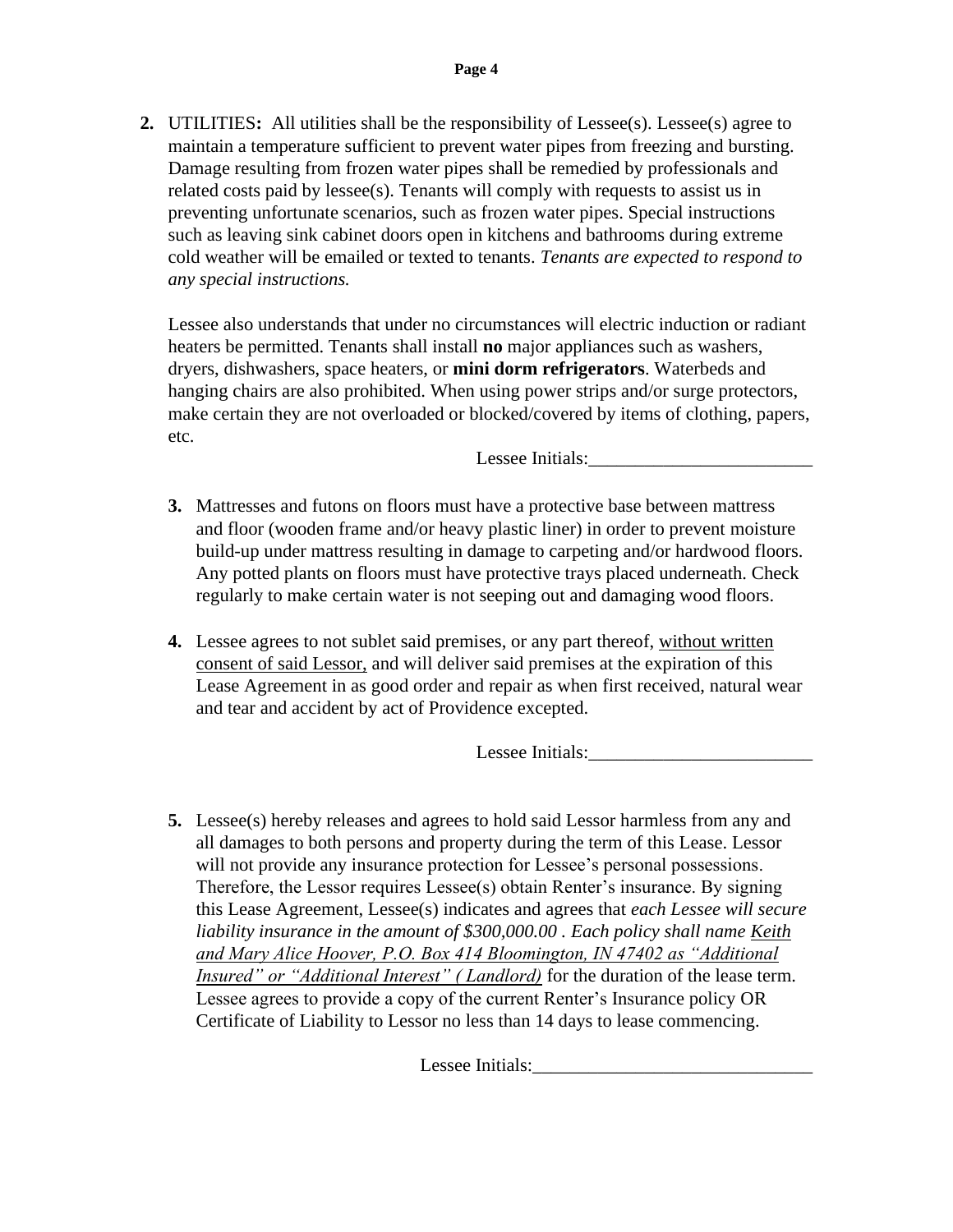- **6.** Lessee agrees to observe and abide by all rules and regulations which are hereinafter made a part of this Lease and observe all reasonable rules and regulations which may be promulgated in the future, in writing, by the Lessor.
	- a. The sidewalks, entry passages, halls, public corridors, and stairways shall not be obstructed by tenants, or used by them for any other purpose other than those of ingress (entering) or egress (exiting).
	- b. No tenants or their guests shall cause excessive noises or disturbances at any time, and no loud radio, recordings, or television as to disturb other tenants.
	- c. Halogen Lamps are prohibited in all apartment units.
	- d. No additional locks shall be put upon any door without the consent of the Lessor, and any additional locks placed on any door are to remain for the benefit of the Lessor.
	- e. Tenants shall make no changes of any nature in the premises, including redecoration or painting. No removal of window treatments from windows without Landlord consent. Command strips or self stick items are prohibited from all ceilings. Should tenants ignore this clause, tenants agree to pay all costs incurred with repairs. The Lessor shall have the right to enter the premises at reasonable hours, with notice, to examine the same, make repairs, additions or alterations as may be deemed necessary for the safety, comfort, and preservation of said building.
	- f. Tenants shall do no act that would vitiate (spoil) or increase the first insurance of said premises, nor shall said premises be used for illegal purposes.
	- g. Safe places during severe weather: Proceed to interior rooms without windows, such as bathrooms.
	- h. The Lessor reserves the right to make such other and reasonable rules and regulations as in its judgment may from time to time be needed for the safety, care, and cleanliness of the premises, and for the preservation of good order therein.
- **7.** Lessee further agrees that **NO ANIMALS** shall be kept in or about the leased premises, even on a temporary basis. Violation of this article shall constitute a breach of the agreement by the Lessee and Lessor may take whatever action by law he may deem suitable. AT MINIMUM, RENTS WILL BE DOUBLED FOR EACH MONTH IN WHICH THIS ARTICLE IS VIOLATED.

Service animals require proof of certification of health, shots, free of fleas, etc. by veterinarian. Lessee will provide proof of physician's certification that a service animal is needed. Lessee agrees to have house/apartment unit professionally cleaned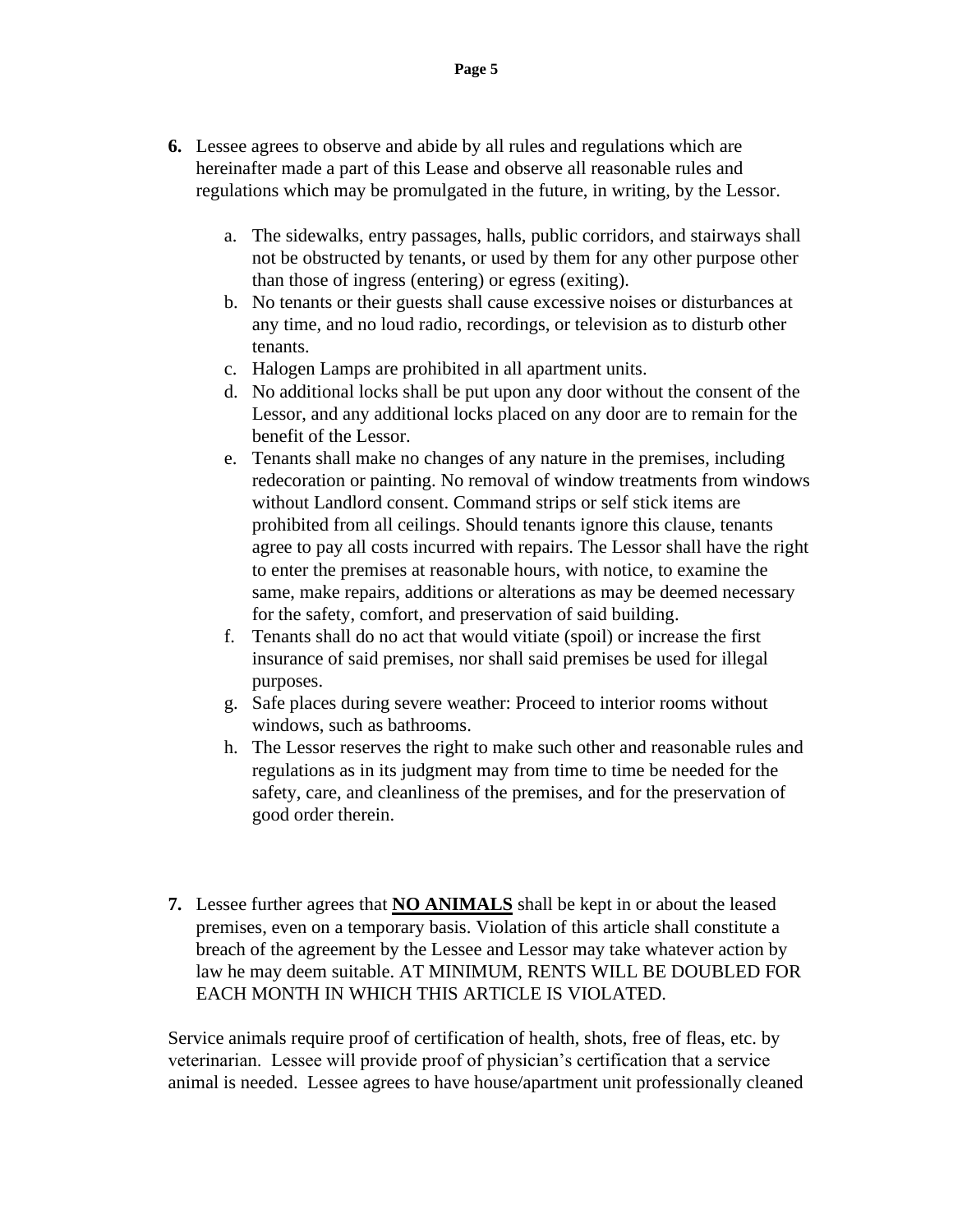upon move out and provide Lessor the paid receipt of cleaning. In addition, Lessee agrees to have professional service company provide allergen treatment and flea treatment to the house/apartment unit upon move out and provide paid receipt to Lessor. During move in/move out process, animal must be secured. **Service Animal must be crated at all times tenant is absent from the unit.** 

Lessee Initials:

**8.** Monthly pest control services are contracted and provided on the first Thursday of each month. Monthly application sites within the premises rotate. Tenants should be awake and dressed, and cooperative with pest control technician during rounds. Be aware that smoke detectors may also be checked during these rounds as required by our insurance provider.

**Service Animals must be crated during monthly pest control rounds.**

Lessee Initials:

**9.** It is hereby expressly agreed between Lessee and Lessor that lessee shall not allow additional occupants to reside in the leased premises without receiving the prior written consent of Lessor to said specific person residing in the leased premises. Should Lessor grant permission for additional occupancy, Lessor reserves the right to adjust the rent as Lessor deems appropriate for the leased unit. Occupancy (for the entire house) shall be restricted to  $3$  person(s) excepting tenant's occasional overnight or weekend guests.

Lessee Initials: \_\_\_\_\_\_\_\_\_\_\_\_\_\_\_\_\_\_\_\_\_\_\_\_\_\_\_\_\_\_\_\_\_\_

Each person signing this Lease as Lessee agrees to be jointly and severally liable to the Lessor for any breach of this Lease, which means that each Lessee who signs this Agreement may be held individually responsible for the entire amount due under this Lease, any breach of this Lease, and for the acts and omissions of the other Lessee signing this Lease.

In the event that the Lessee fails to and refuses to abide by the terms, conditions, rules and regulations of this Lease, the Lessor reserves the right to terminate this Lease and reenter into possession and take the same, without notice to the Lessee, which action shall not preclude any other action at law or equity.

Lessee shall pay all reasonable costs and attorneys' fees incurred by Lessor in the enforcement of the provisions of this Lease, upon the fault of any provision, term, condition, rule or regulation herein contained on the part of the Lessee, whether in litigation or otherwise, and Lessee further agrees that any sums of money due under this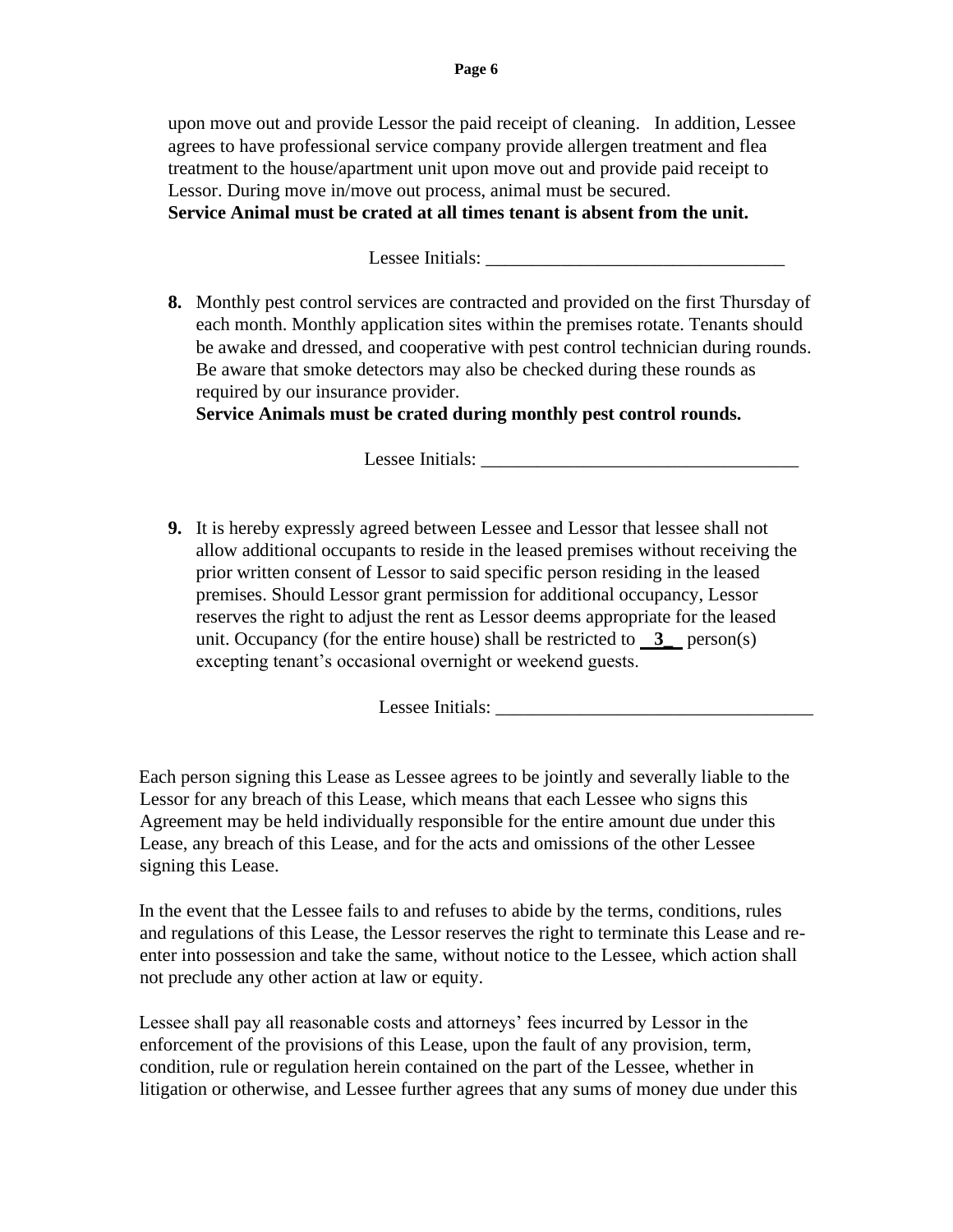Agreement and remaining unpaid for a period of ten (10) days shall bear interest thereon payable to the Lessor in the sum of eighteen percent (18%) per annum.

**10.** BICYCLES: No bicycles in dwelling. They can be stored on porches. Tire marks and deep scrapes on walls as well as oil marks on flooring caused us to make this request. AUTOMOBILES: City Ordinance requires spaces for house tenants only. All others will be towed at vehicle owner's expense.

Lessee Initials:

**11.** KITCHEN AND OTHER REFUSE must be placed in containers and at no time shall the same be placed in entryways or hallways. All garbage or refuse must be disposed of weekly.

The City of Bloomington provides weekly curbside service collections of trash and recycling. Trash and recycling containers are located at the front of the house. The recycling container has a **yellow** lid. BOTH Trash & Recycling must be taken curbside on Sunday evenings for early Monday morning pick up. Carts must be 4 feet away from any obstacles including mailboxes, overhead wires, trees, etc. and 10 feet away from vehicles. All cart lids need to be fully closed. Carts must be removed from curb on the same day as pick up.

All trash in yard should be placed in trash containers **so as not to impede lawn care service from completing maintenance,** and to avoid citation and fines from the City of Bloomington.

Lessee Initials:

**12. Grills and Smoking:** NO SMOKING. Smoking is not permitted on the porch, or any area in close proximity to the house. Smoking is permitted 20 feet from the building, and ashes/butts put in a can (like a tin can, etc.) We remind you that this policy is documented on our website. The policy is applicable to friends and guests who visit.

**GRILLS:** Grills must also be used 20 feet from the house, or structure, in the grass.

Lessee Initials: \_\_\_\_\_\_\_\_\_\_\_\_\_\_\_\_\_\_\_\_\_\_\_\_\_\_\_\_\_\_\_\_\_\_

**13.** If we are called to fix a problem, clear a toilet, or perform any other maintenance task which turns out to be a issue caused by a tenant(s), friend(s) or guest(s), there will be a Twenty-Five Dollar (\$25.00) minimum charge levied, (i.e., coins or other objects lodged in drains, or blockage in toilets or drains). Only toilet paper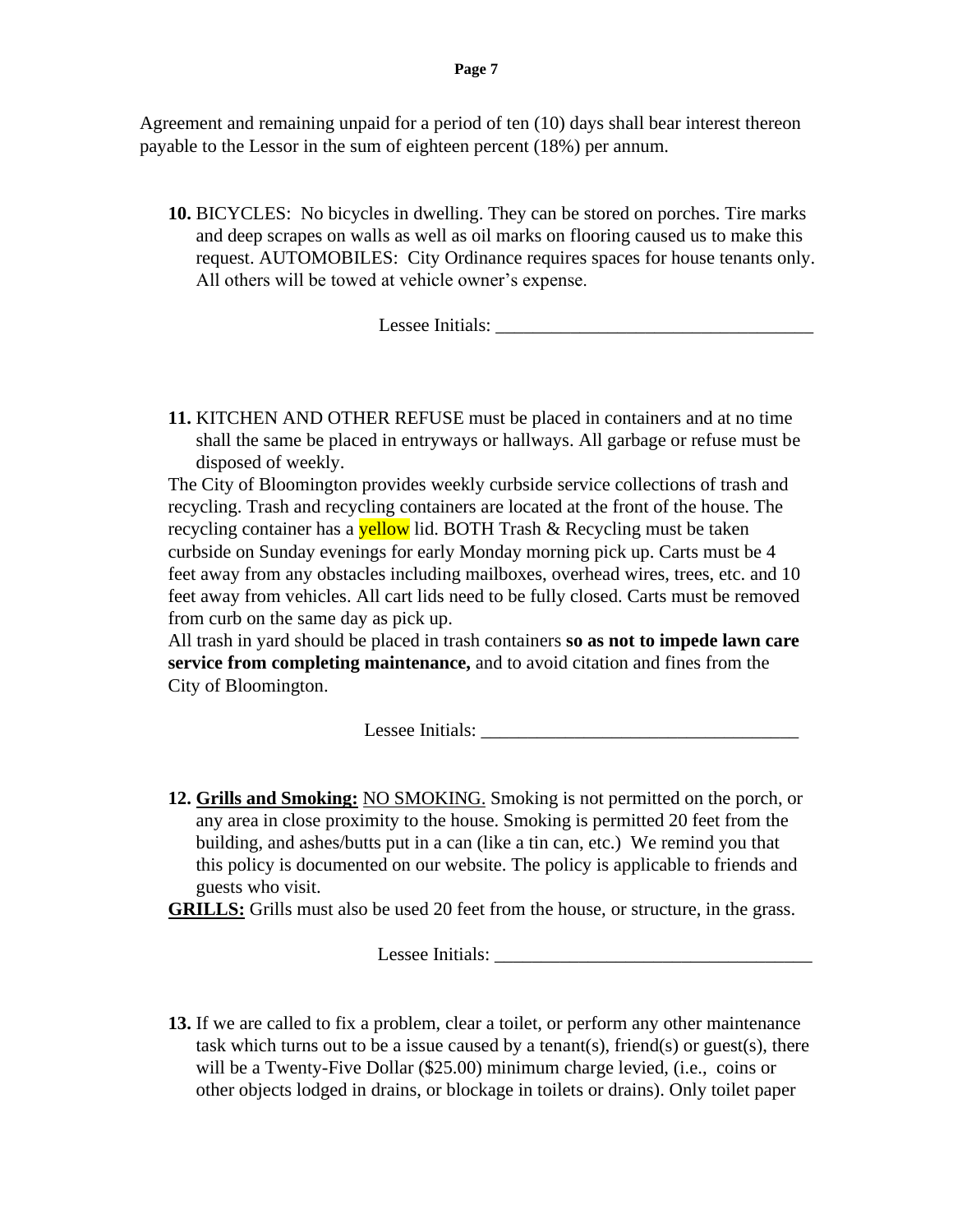and that which the body naturally processes should be flushed – items such as paper towels and tampons should be discarded in trash cans. If professional plumbers are needed to restore fixtures to working order, tenant(s) shall be responsible for the costs.

Lessee Initials: \_\_\_\_\_\_\_\_\_\_\_\_\_\_\_\_\_\_\_\_\_\_\_\_\_\_\_\_\_\_\_\_\_\_

**14.** No articles shall be suspended outside of the building nor placed on the windowsills nor hung from porches. No furniture conducive to the harboring of fleas and other vermin shall be allowed outside or on the porch. No inflatable pools, plastic water slides, or other items permitted in the yard.

Lessee Initials: \_\_\_\_\_\_\_\_\_\_\_\_\_\_\_\_\_\_\_\_\_\_\_\_\_\_\_\_\_\_\_\_\_\_

**15.** In common shared facilities, the appliances shall be maintained and clean at all times. (i.e., shower walls, floor of bathtub, toilet, sink, all will be clean and maintained by users.) All properties are subject to Landlord health and wellness inspection and/or requests for City compliance at any time, with notice.

Lessee Initials: \_\_\_\_\_\_\_\_\_\_\_\_\_\_\_\_\_\_\_\_\_\_\_\_\_\_\_\_\_\_\_\_\_\_

**16.** If you are locked out of your residence/bedroom, there is a lockout charge of \$25.00, due at the time the door is unlocked for you.

Lessee Initials: \_\_\_\_\_\_\_\_\_\_\_\_\_\_\_\_\_\_\_\_\_\_\_\_\_\_\_\_\_\_\_\_\_\_

**17.** NO KEG PARTIES are allowed.

Lessee Initials:

**18.** Under no circumstances are flat panel TVs permitted to be mounted to walls without express WRITTEN permission from the landlord. IF permission is granted, then the mounting brackets must be professionally installed (installer approved by landlord) and any mounting hardware, brackets, threaded bolts, specialty screws, etc. will become part of the premises beyond the term of this lease.

Lessee Initials: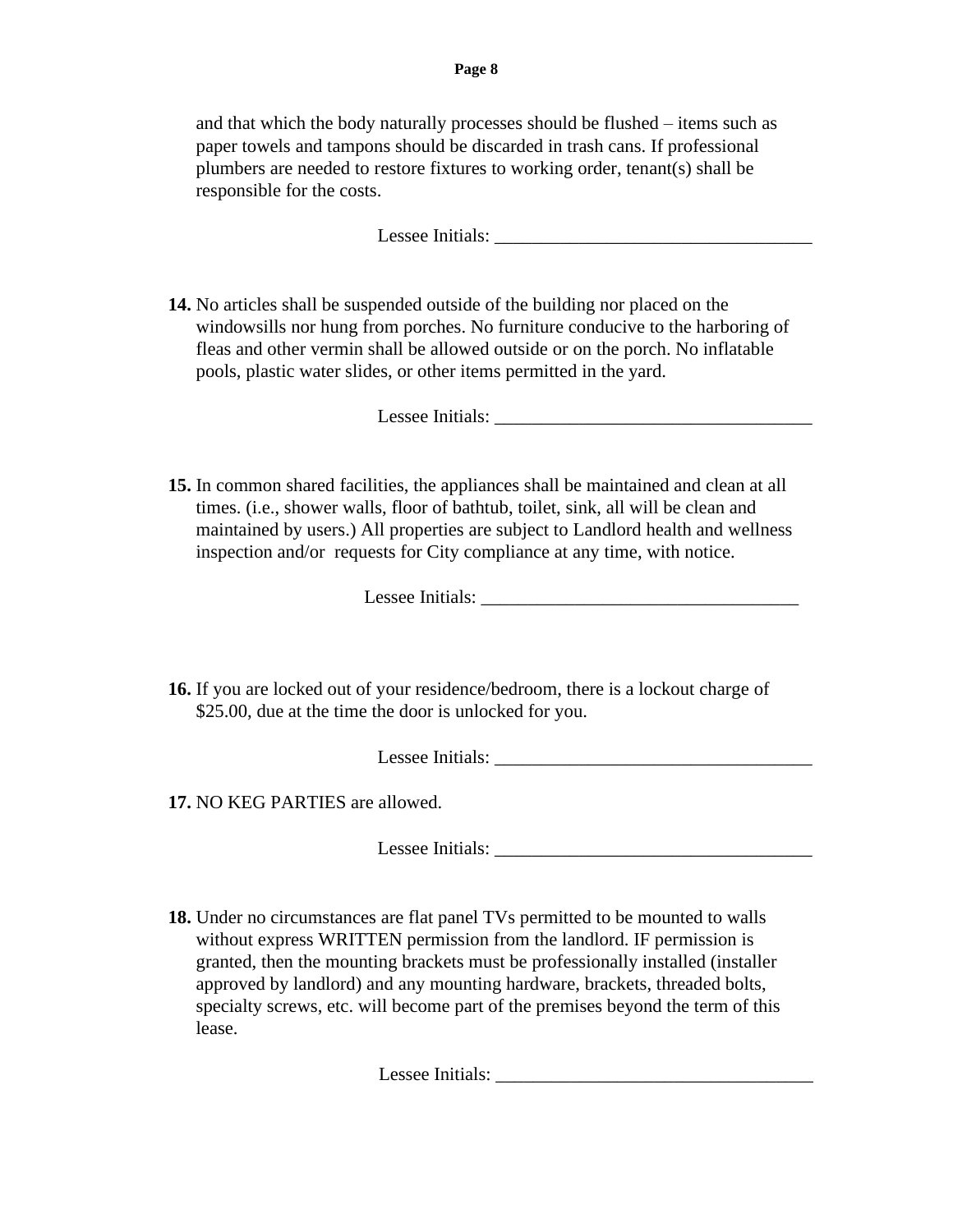**19.** Joint Check-In inspections are conducted by tenants on lease only. Family and friends are welcome to enter after the inspection is complete AND all paperwork signed.

Lessee Initials:

**20.** If emergencies or problems arise, contact us immediately at **812-336-6898** and leave a detailed message if there is no answer. We will handle these concerns as quickly as we can and/or call reputable professionals if we deem it necessary. Mailing address is:

#### P.O. BOX 414 BLOOMINGTON, IN 47402

#### **IN WITNESS WHEREOF, we have hereunto set our hands this day and year written above.**

|                       | $\mathbf{X}$    |
|-----------------------|-----------------|
| <b>LESSOR</b>         | <b>LESSEE</b>   |
| for Hoover Properties | DLN/SSN: - -    |
|                       | $\mathbf X$     |
|                       | <b>LESSEE</b>   |
|                       | DLN/SSN: - -    |
|                       |                 |
|                       | <b>LESSEE</b>   |
|                       | <b>DLN/SSN:</b> |